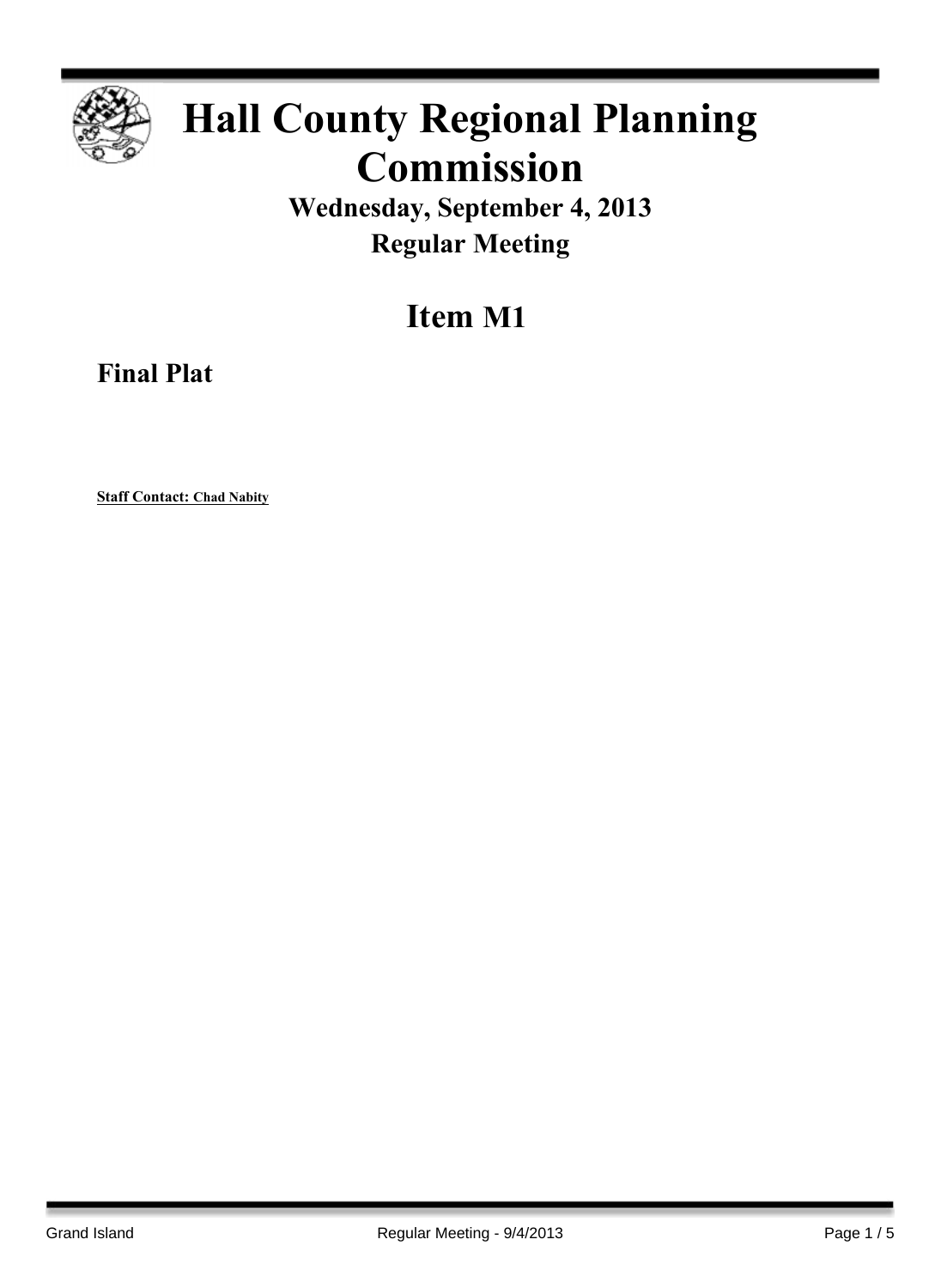August 21, 2013

Dear Members of the Board:

#### **RE: Final Plat – Elrod Estates 2 nd Subdivision.**

For reasons of Section 19-923 Revised Statues of Nebraska, as amended, there is herewith submitted a final plat of Elrod Estates 2<sup>nd</sup> Subdivision, located east of Saturn Street and south of Apollo Ave., in the Village of Alda, Hall County, Nebraska.

This final plat proposes to create 4 lots on a tract of land comprising a part of the East Half of the Southwest Quarter (E1/2SW ¼) of Section Five (5), Township Ten (10) North, Range Ten (10) West of the 6<sup>th</sup> P.M. in the Village of Alda, Hall County, Nebraska. This land consists of approximately 1.678 acres.

You are hereby notified that the Regional Planning Commission will consider this final plat at the next meeting that will be held at 6:00 p.m. on September 4, 2013 in the Council Chambers located in Grand Island's City Hall.

Sincerely,

Chad Nabity, AICP Planning Director

cc: Alda City Clerk Alda City Attorney Hall County Director of Public Works Hall County Director of Building Inspections Manager of Postal Operations Rockwell And Associates

This letter was sent to the following School Districts 1R, 2, 3, 8, 12, 16, 19, 82, 83, 100, 126.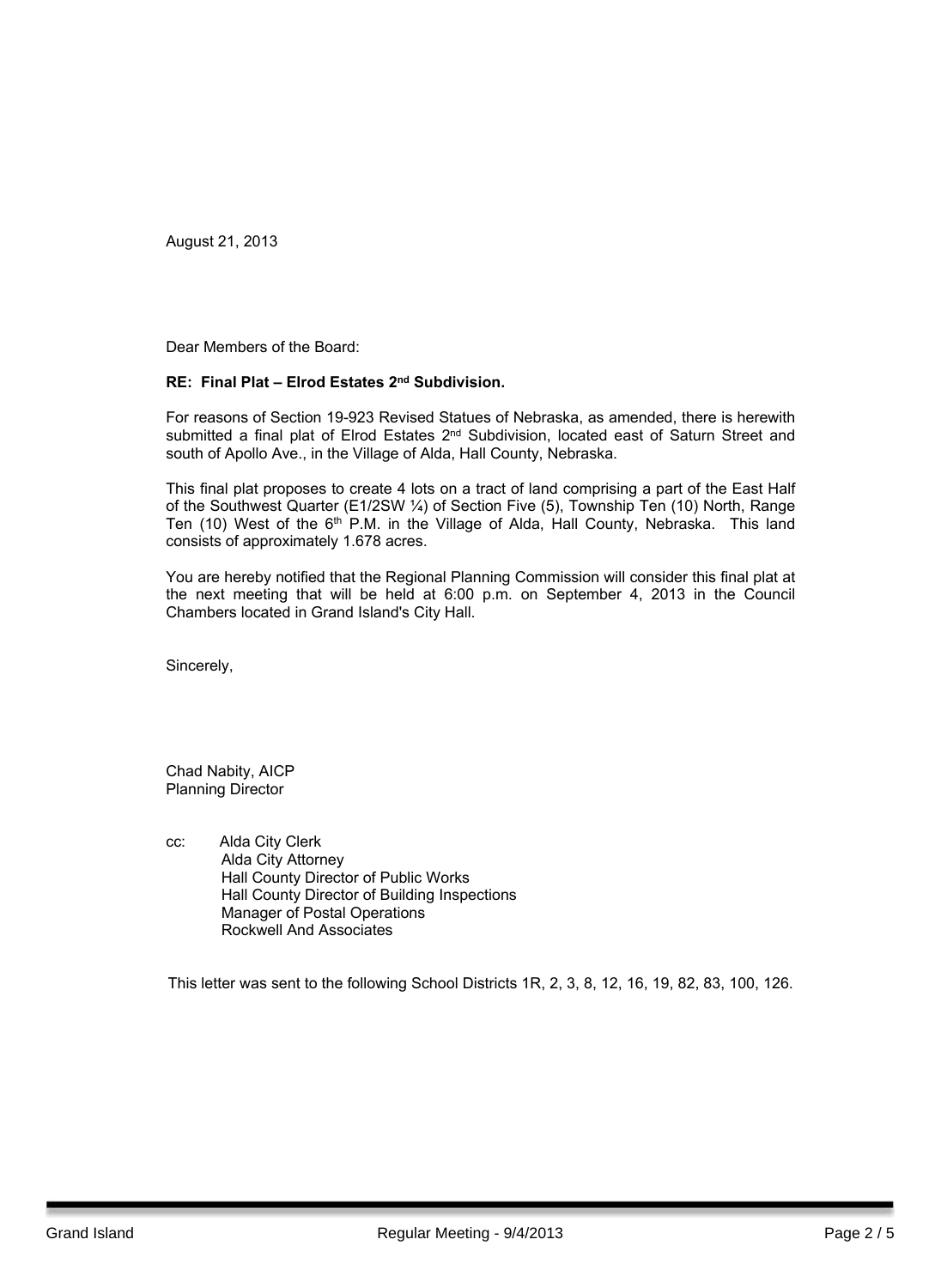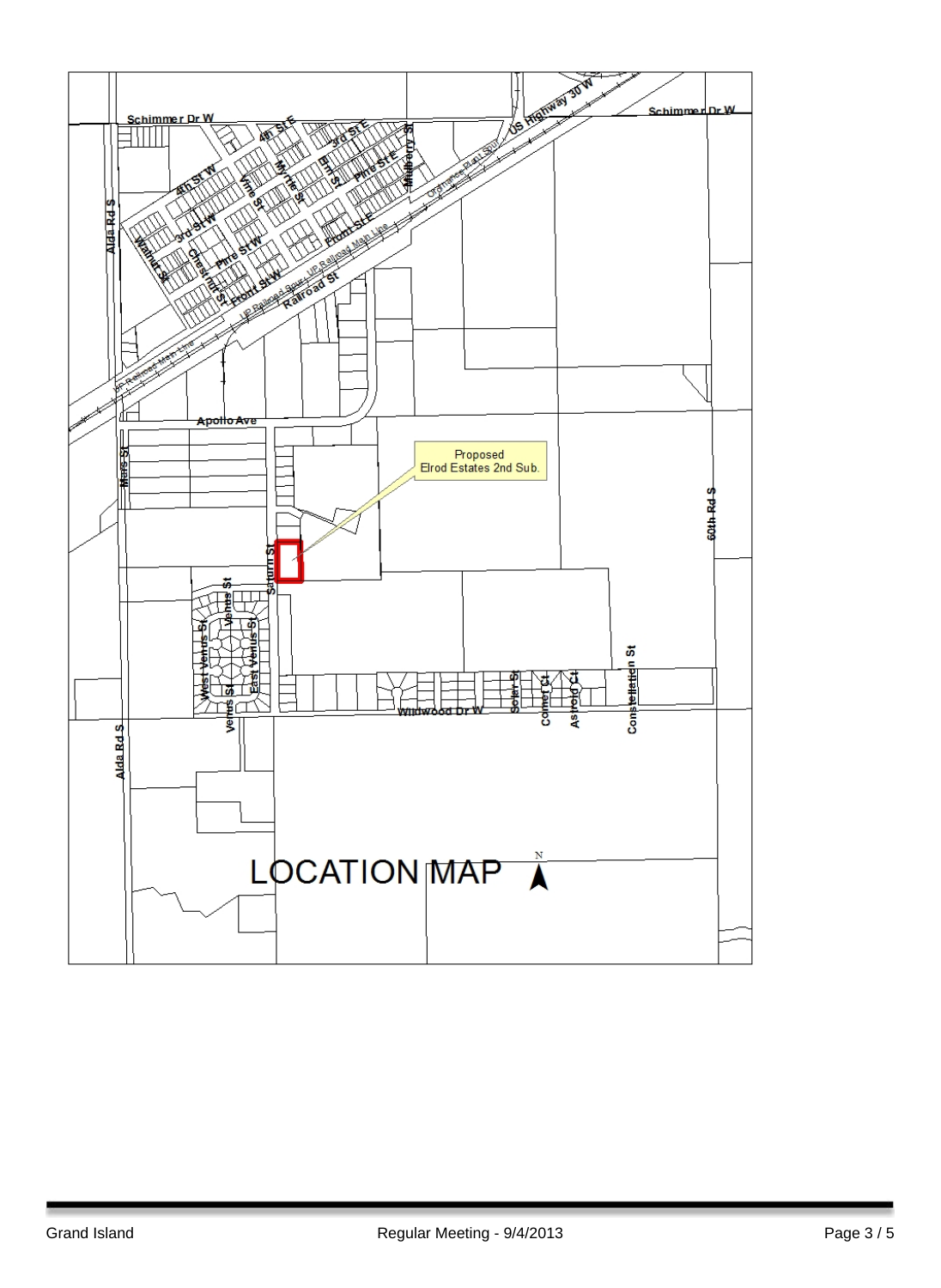August 21, 2013

Dear Members of the Board:

### **RE: Final Plat – Kenmare 3 rd Subdivision – Final Plat.**

For reasons of Section 19-923 Revised Statues of Nebraska, as amended, there is herewith submitted a preliminary and final plat of Kenmare 3<sup>rd</sup> Subdivision, located in the City of Grand Island, in Hall County Nebraska.

This final plat proposes to create 1 lot, a tract of land comprising a part the Southwest Quarter of the Northeast Quarter (SW1/4NE1/4), of Section Twenty Nine (29), Township Eleven (11) North Range Nine (9) West of the  $6<sup>th</sup>$  P.M. in the City of Grand Island Hall County, Nebraska, said tract containing 7.725 acres.

You are hereby notified that the Regional Planning Commission will consider this final plat at the next meeting that will be held at 6:00 p.m. on September 4, 2013 in the Council Chambers located in Grand Island's City Hall.

Sincerely,

Chad Nabity, AICP Planning Director

Cc: City Clerk City Attorney City Public Works City Building Department City Utilities Manager of Postal Operations Rockwell and Associates

This letter was sent to the following School Districts 1R, 2, 3, 8, 12, 19, 82, 83, 100, 126.